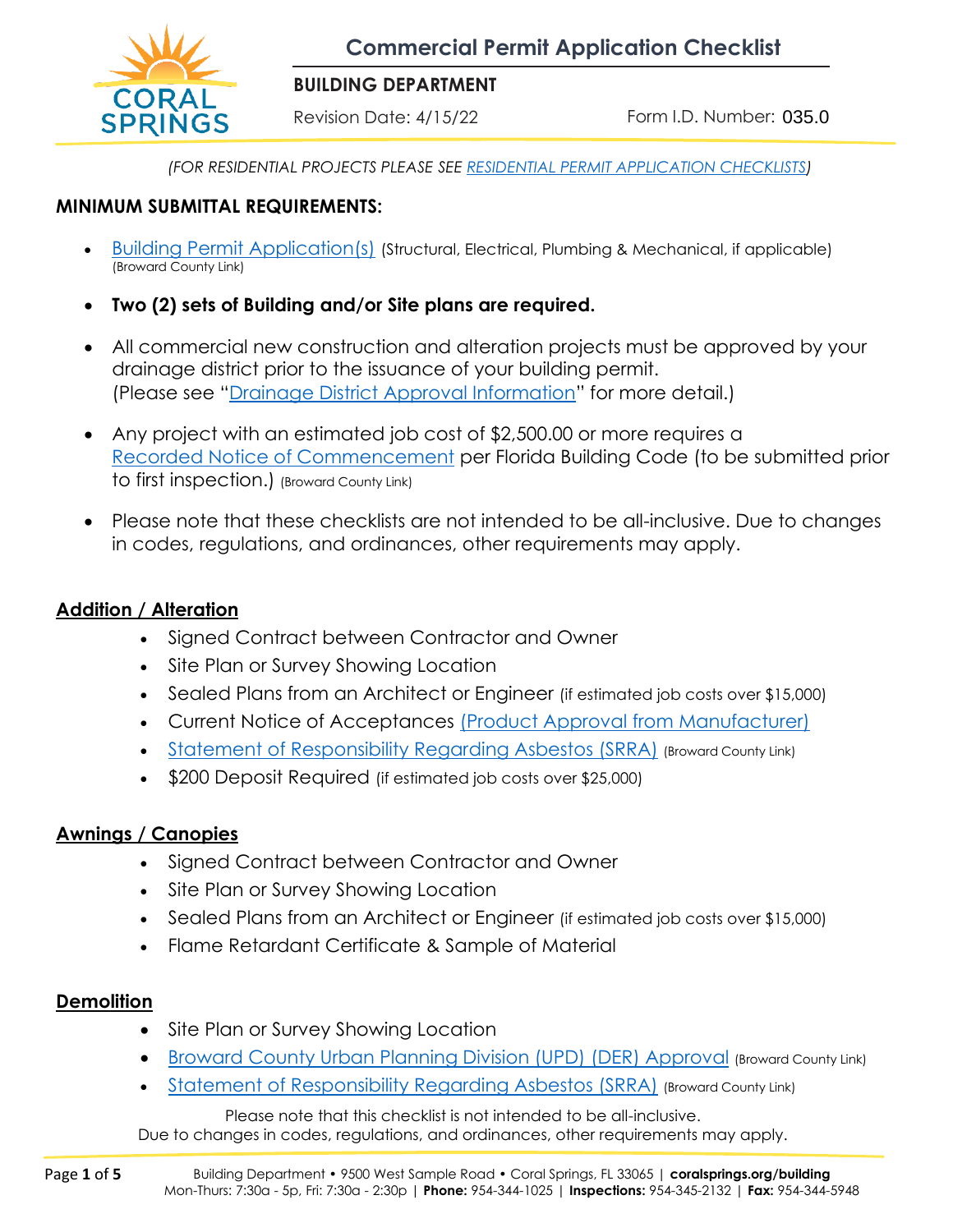

#### **BUILDING DEPARTMENT**

Revision Date: 4/15/2022

Form I.D. Number: 035.0

### **Driveway**

- [Engineering Permit](https://www.coralsprings.org/files/assets/public/documents/building/building-forms/02-engineering-permit-application.pdf)
- Engineering Permit [Improvements within Private Streets Rights-of-Way](https://www.coralsprings.org/files/assets/public/documents/building/building-forms/02a-engineering-permit-improvements-within-private-streets-rights-of-way.pdf) (if applicable)

#### **Dumpster / Dumpster Enclosure**

- Site Plan or Survey Showing Location
- Building Plans (Sealed plans from an architect or engineer if job costs over \$15,000)
- [Broward County Urban Planning Division \(UPD\) \(DER\) Approval](https://www.coralsprings.org/BuildingDERDApproval) (Broward County Link)

#### **Fences**

- [Zoning Addendum Required](https://www.coralsprings.org/files/assets/public/documents/building/building-forms/099.1-building-permit-application-zoning-addendum-ada.pdf)
- Site Plan or Survey Showing Location
- Type, Height, and Linear Foot of Fence
- [Easement Agreement\(s\)](https://www.coralsprings.org/files/assets/public/documents/building/building-forms/030.2-easement-agreement-ada.pdf) (if applicable)
- [Landscape Affidavit](https://www.coralsprings.org/files/assets/public/documents/building/building-forms/030.3-landscaping-affidavit-ada.pdf) (if applicable)

#### **Hurricane Shutters**

- Signed Contract between Contractor and Owner
- Sealed Plans from an Architect or Engineer (if estimated job costs over \$15,000)
- Sketch or Floor Plan of building showing all door and window locations
- Current Notice of Acceptances [\(Product Approval from Manufacturer\)](https://www.coralsprings.org/files/assets/public/documents/building/building-forms/014.0-product-approval-submittal-packet-ada.pdf)
- [Retrofit of Windows & Doors \(Wind Load Pressures\) Submittal Packet](https://www.coralsprings.org/files/assets/public/documents/building/building-forms/015.1-retrofit-of-windows-doors-submittal-packet-adapartial.pdf) or signed & sealed calculations by a Florida licensed Engineer *with* the [Product Approval](https://www.coralsprings.org/files/assets/public/documents/building/building-forms/014.0-product-approval-submittal-form-ada.pdf) [Submittal Form](https://www.coralsprings.org/files/assets/public/documents/building/building-forms/014.0-product-approval-submittal-form-ada.pdf) *and* the [Broward County Uniform Retrofit Window & Door](https://www.coralsprings.org/files/assets/public/documents/building/building-forms/015.2-broward-county-uniform-retrofit-window-door-schedule-ada.pdf) [Schedule.](https://www.coralsprings.org/files/assets/public/documents/building/building-forms/015.2-broward-county-uniform-retrofit-window-door-schedule-ada.pdf)

#### **New Construction**

- Signed Contract between Contractor and Owner
- Site Plan or Survey Showing Location
- Sealed Plans from an Architect or Engineer (if estimated job costs over \$15,000)
- \$200 Deposit Required (if estimated job costs over \$25,000)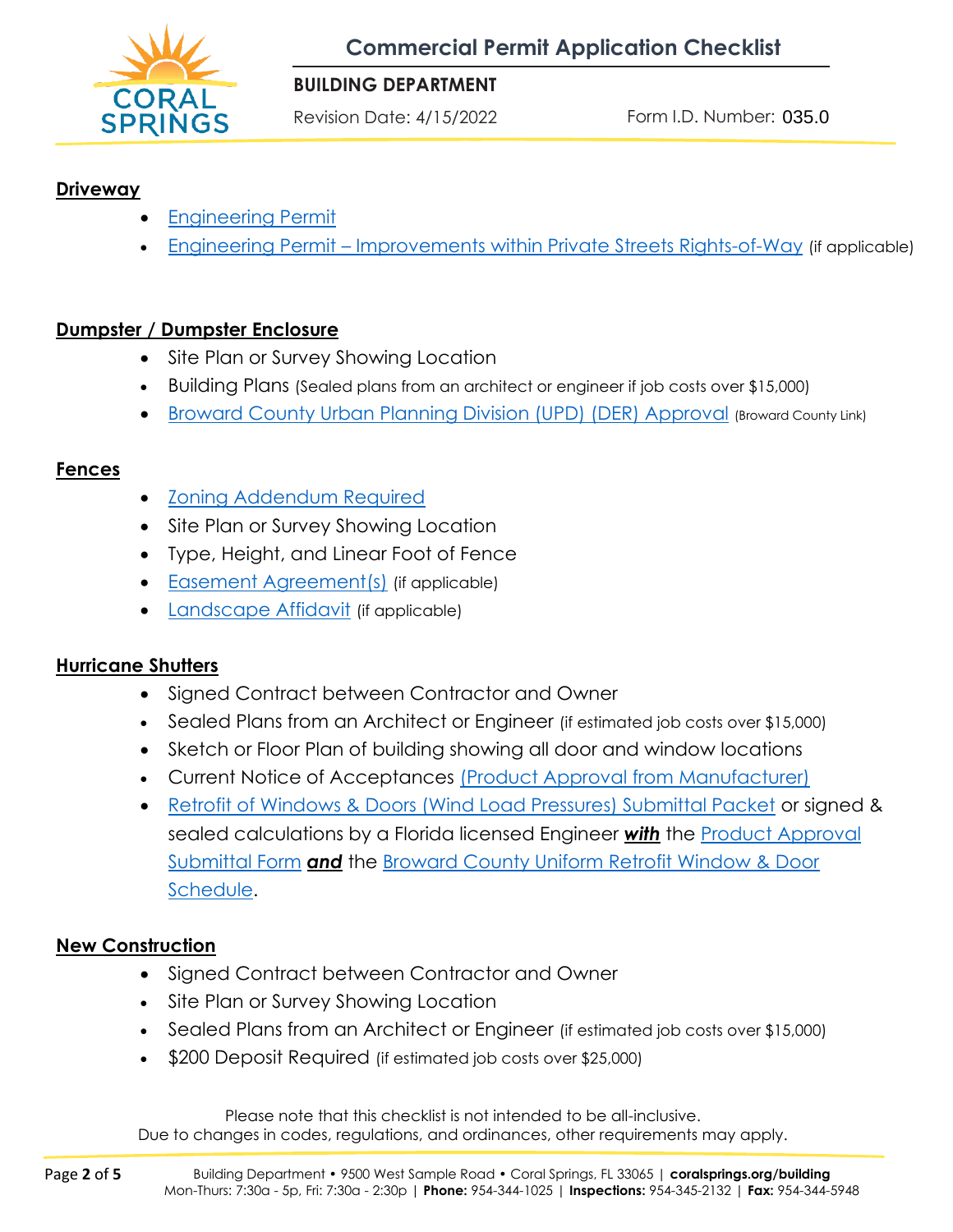

#### **BUILDING DEPARTMENT**

Revision Date: 4/15/2022

Form I.D. Number: 035.0

## **Pool / Spa**

- **[Electric/Plumbing/Deck & Heater Permit Applications](https://www.coralsprings.org/BuildingPermitApplication) (Broward County Link)**
- Signed Contract between Contractor and Owner
- Site Plan or Survey Showing Location
- Sealed Plans from an Architect or Engineer (if estimated job costs over \$15,000)

## **Re-Roof**

- Signed Contract between Contractor and Owner
- [Zoning Addendum Required](https://www.coralsprings.org/files/assets/public/documents/building/building-forms/099.1-building-permit-application-zoning-addendum-ada.pdf)
- [Roofers Application Packet](https://www.coralsprings.org/files/assets/public/documents/building/building-forms/013.1-roofers-application-packet-ada.pdf)
- [Broward County Urban Planning Division \(UPD\) \(DER\) Approval](https://www.coralsprings.org/BuildingDERDApproval) (Required for Commercial/Multifamily 3+ Units) (Broward County Link)
- [Statement of Responsibility Regarding Asbestos \(SRRA\)](https://www.coralsprings.org/buildingStatementResponsibilitiesAsbestos) (Broward County Link)
- Current Notice of Acceptances [\(Product Approval from Manufacturer\)](https://www.coralsprings.org/files/assets/public/documents/building/building-forms/014.0-product-approval-submittal-packet-ada.pdf)

## **Satellite Dish UNDER 20"**

• No permit required per FCC regulations.

### **Satellite Dish or Antennas OVER 20"**

- Building/Electrical Plans (Sealed plans from an architect or engineer if job costs over \$15,000)
- Site Plan or Survey Showing Location

#### **Signs**

- Electric [Permit Application](https://www.coralsprings.org/BuildingPermitApplication) (if applicable for both permanent or temporary signs) (Broward County Link)
- [Zoning Addendum Required](https://www.coralsprings.org/files/assets/public/documents/building/building-forms/099.1-building-permit-application-zoning-addendum-ada.pdf)
- Site Plan or Survey Showing Location
- Electric Plans
- Dimensions, verbiage, color scheme, letter height

### **Slab**

- Building Plans
- Site Plan or Survey Showing Location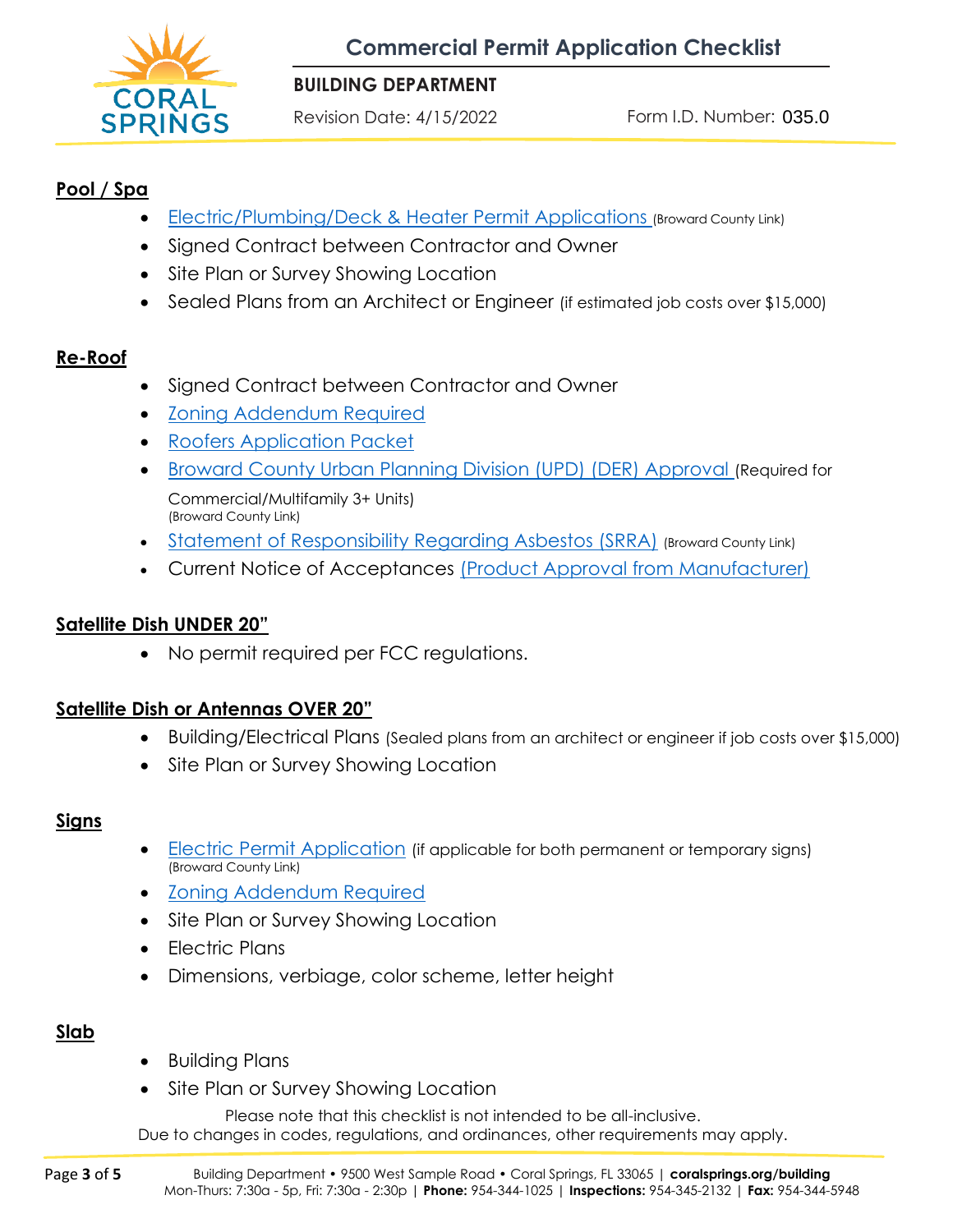

### **BUILDING DEPARTMENT**

Revision Date: 4/15/2022

Form I.D. Number: 035.0

## **Tenant Improvement**

- Signed Contract between Contractor and Owner
- Sealed Plans from an Architect or Engineer (if estimated job costs over \$15,000)
- [Broward County Urban Planning Division \(UPD\) \(DER\) Approval](https://www.coralsprings.org/BuildingDERDApproval) (Broward County Link)
- [Statement of Responsibility Regarding Asbestos \(SRRA\)](https://www.coralsprings.org/buildingStatementResponsibilitiesAsbestos) (Broward County Link)
- Health Department Approval for Restaurant
- HRS Approval for Day Care
- Current Notice of Acceptances [\(Product Approval from Manufacturer\)](https://www.coralsprings.org/files/assets/public/documents/building/building-forms/014.0-product-approval-submittal-packet-ada.pdf) (if applicable)
- \$200 Deposit Required (if estimated job costs over \$25,000)

# **Tents/Canopies (Larger than 10' X 10')**

- Electric [Permit Application](https://www.coralsprings.org/BuildingPermitApplication) (if applicable) (Broward County Link)
- Temporary Use Permit [Application and Requirements](https://www.coralsprings.org/files/assets/public/documents/building/building-forms/034.0-temporary-use-permit-application-requirements-ada.pdf) (if applicable)
- Site Plan or Survey Showing Location
- Plans

# **Temporary Trailer**

- [Electric/Plumbing/Mechanical Permit Applications](https://www.coralsprings.org/BuildingPermitApplication) (if applicable) (Broward County Link)
- Site Plan or Survey Showing Location
- [Broward County Urban Planning Division \(UPD\) \(DER\) Approval](https://www.coralsprings.org/BuildingDERDApproval) (Broward County Link)
- Tie Down Specs
- Port-O-Let Agreement or Health Department Approval (if on holding tank.)

# **Window / Door Replacement** (Shutters not required for impact resistant windows.)

- Signed Contract Between Contractor and Owner
- Sealed Engineering Plans
- Site Plan (or Sketch/Floor Plan) showing location and dimensions of window and doors being replaced
- Current Notice of Acceptances [\(Product Approval from Manufacturer\)](https://www.coralsprings.org/files/assets/public/documents/building/building-forms/014.0-product-approval-submittal-packet-ada.pdf)
- [Retrofit of Windows & Doors \(Wind Load Pressures\) Submittal Packet](https://www.coralsprings.org/files/assets/public/documents/building/building-forms/015.1-retrofit-of-windows-doors-submittal-packet-adapartial.pdf) or signed & sealed calculations by a Florida licensed Engineer *with* the [Product Approval](https://www.coralsprings.org/files/assets/public/documents/building/building-forms/014.0-product-approval-submittal-form-ada.pdf) [Submittal Form](https://www.coralsprings.org/files/assets/public/documents/building/building-forms/014.0-product-approval-submittal-form-ada.pdf) *and* the [Broward County Uniform Retrofit Window & Door](https://www.coralsprings.org/files/assets/public/documents/building/building-forms/015.2-broward-county-uniform-retrofit-window-door-schedule-ada.pdf) [Schedule.](https://www.coralsprings.org/files/assets/public/documents/building/building-forms/015.2-broward-county-uniform-retrofit-window-door-schedule-ada.pdf)